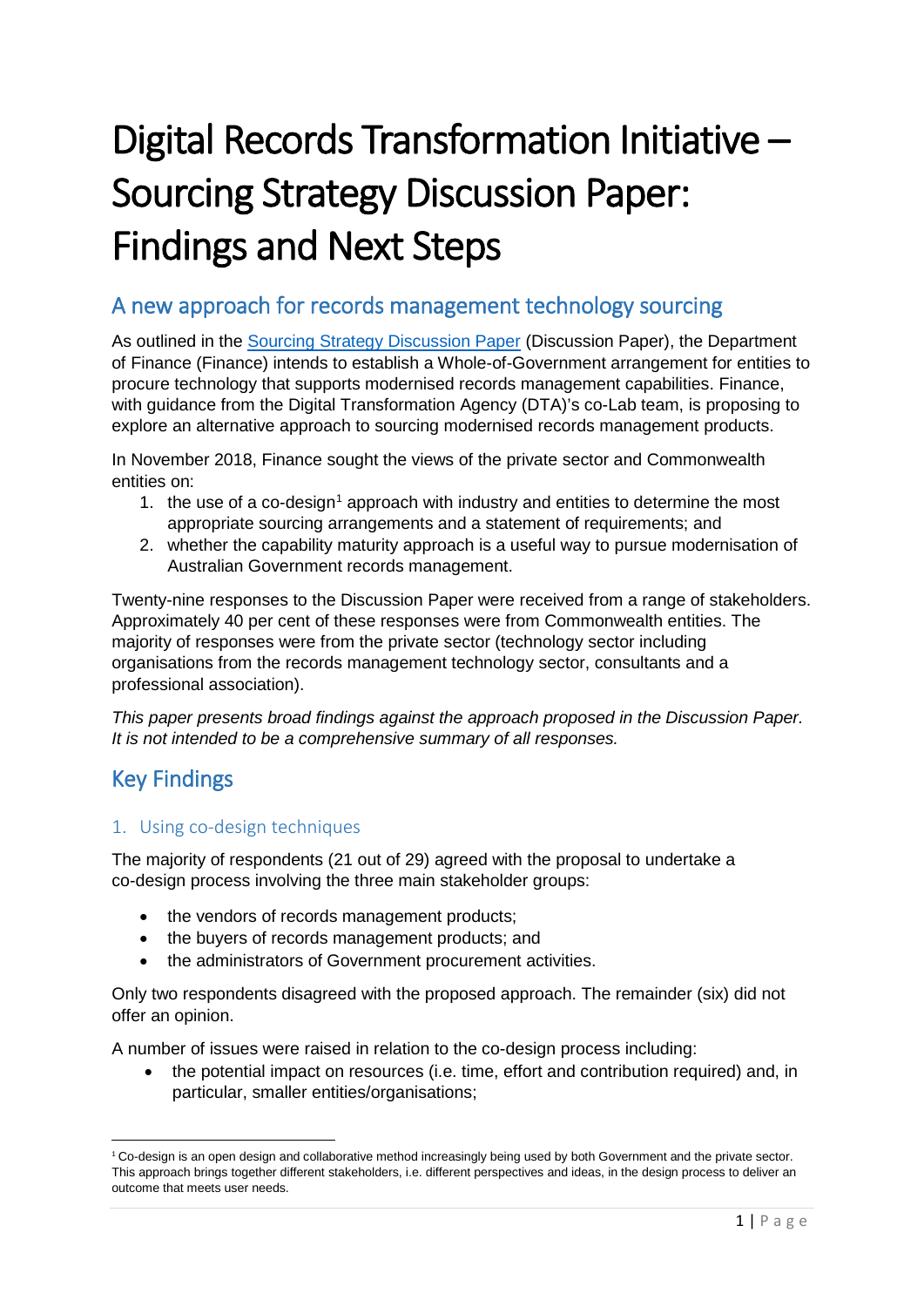- probity<sup>2</sup> and transparency issues; and
- how intellectual property would be treated.

#### Next steps

Finance will work closely with the DTA co-Lab Innovation Hub throughout the co-design process (at the DTA premises in Canberra). The issues raised above will be addressed as a part of the co-design process.

The co-design process is expected to commence in February 2019. It is not an approach to market, but it will lead to a sourcing approach. The co-design process will include face-to-face user research sessions (individual meetings), communities of practice and workshops. Every effort will be undertaken to minimise the impact on participants.

In January 2019, the Digital Records Transformation Initiative (Initiative) team members will be in contact with those entities and organisations who have expressed interest in co-design through their Discussion Paper response. In the initial co-design sprint, the team will be engaging with a representative sample from this group of respondents. User research, consultations and co-design sessions will commence from early February 2019, and a further invitation to participate will be posted on the Finance website, and emailed to interested parties, at that time.

### 2. Using capability maturity for requirements

Sixteen respondents agreed that a capability maturity approach would be useful for pursuing modernisation of Australian Government records management. The remaining respondents did not provide views on a capability maturity approach.

In general, responses indicated that the capability maturity model should:

- acknowledge the current commitment and support for records management within entities;
- use common language for both Commonwealth entities and the private sector;
- not just be developed as another reporting mechanism;
- be forward-looking; and
- consider changes to the environment human (behavioural) and technology.

#### Next steps

As outlined in the Discussion Paper, Finance is developing a maturity model based on several dimensions of capability with the aim of improving government's investment on information management, and enabling vendors to develop and offer solutions to meet the changing business requirements of government. This model is intended to describe the capability of the Australian Government and industry.

Requirements are expected to be further refined; and additional requirements added through the co-design process.

#### 3. Other

A substantial number of comments proffered a view that the sourcing strategy would result in a single solution or "suitable solution", or that Finance was co-designing a solution for a platform. This is not the intent of the Initiative, as the Commonwealth is seeking to establish

<span id="page-1-0"></span> <sup>2</sup> See Commonwealth Procurement Rules[, https://www.finance.gov.au/procurement/commonwealth-procurement-rules/.](https://www.finance.gov.au/procurement/commonwealth-procurement-rules/) Paras 6.5-6.6.